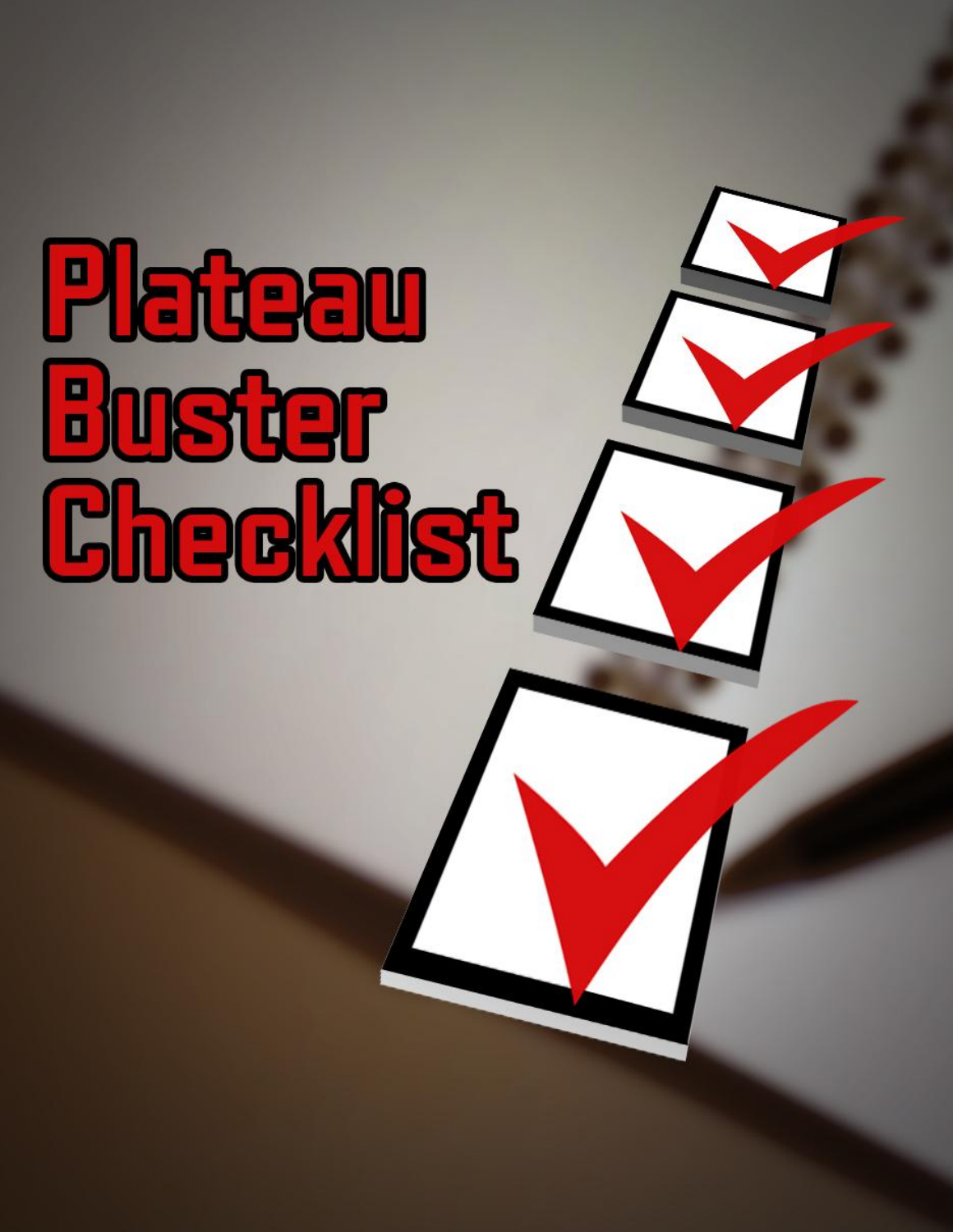

# Plateau Buster Checklist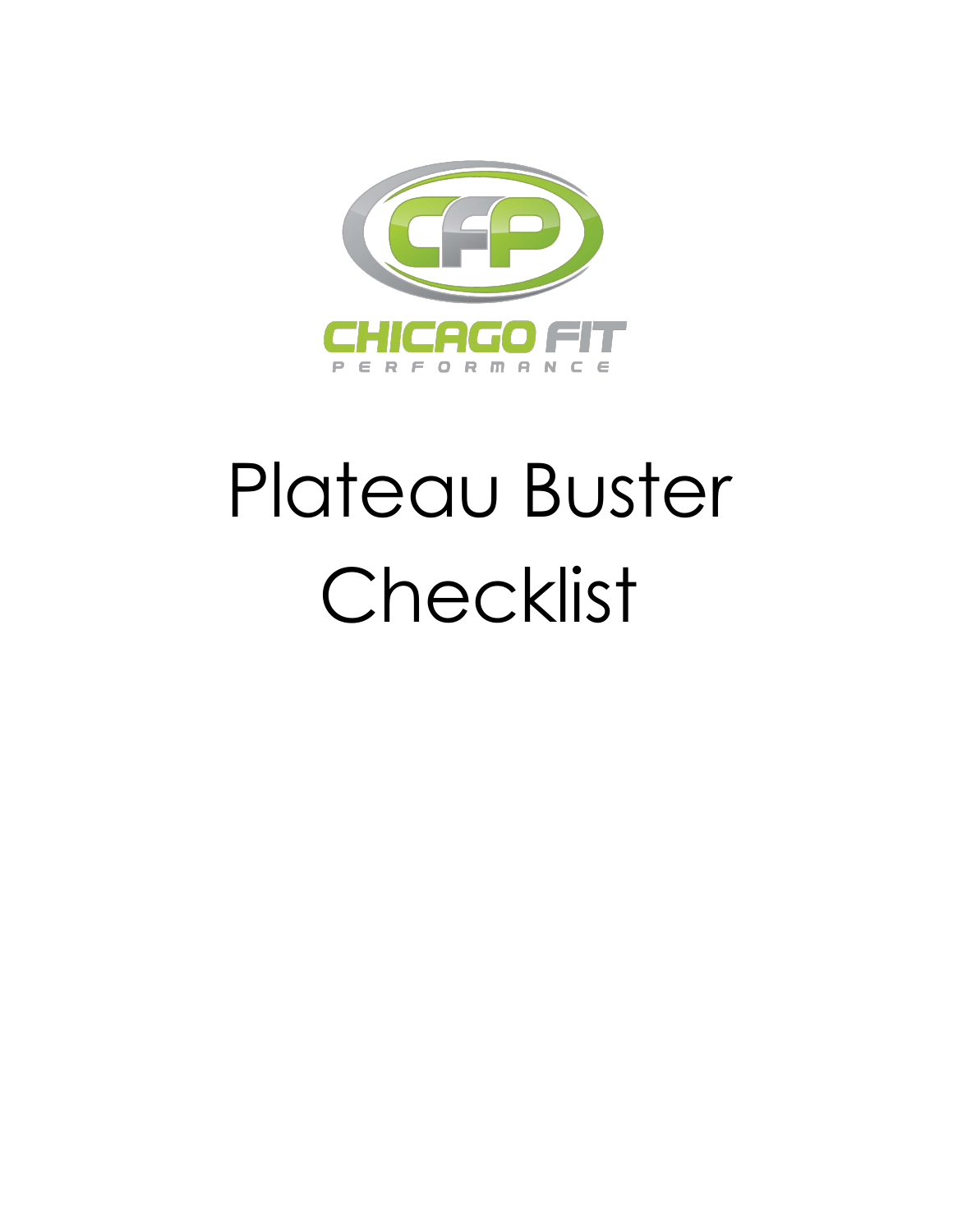## **Plateau Busters**

At some point during this transformation, you will hit a plateau. It happens to everyone during his or her journey.

Sometimes this plateau is just your body adapting to the new style of eating and living, and things will pick up after a week or two once the body gets adjusted. Other times, the plateau is your body's way of telling you that you need to make another small adjustment to get it to change.

Then there is what most plateaus really are…

They are the result of a person letting a few little things slip back into their eating habits, workout habits, or life. It serves us best to evaluate, and I mean honestly evaluate, your current habits to see if they are in line with your goals.

#### **Defining a Plateau**

First thing we want to do is define a plateau. To be plateaued, you must not have any noticeable changes in your weight, fat loss, measurements, or health for more than two consecutive weeks.

This includes things like improved sleep, digestion, and moods as well as your weight and inches.

If you are making progress in any one area, we will not want to change anything with your diet or exercise.

One week of stalled progress doesn't mean that you are stuck. We want to see more than two weeks of no progress in ANY area before adjusting your new diet or lifestyle.

### **Plateau Checklist**

Now before we go making any changes, let's reassess your current status in the following areas:

- 1) Are you following the nutritional habits 100%?
- 2) Are you currently getting 8 hours minimum sleep each night?
- 3) Is that sleep restful?
- 4) Are you walking for 30 minutes each day outside?